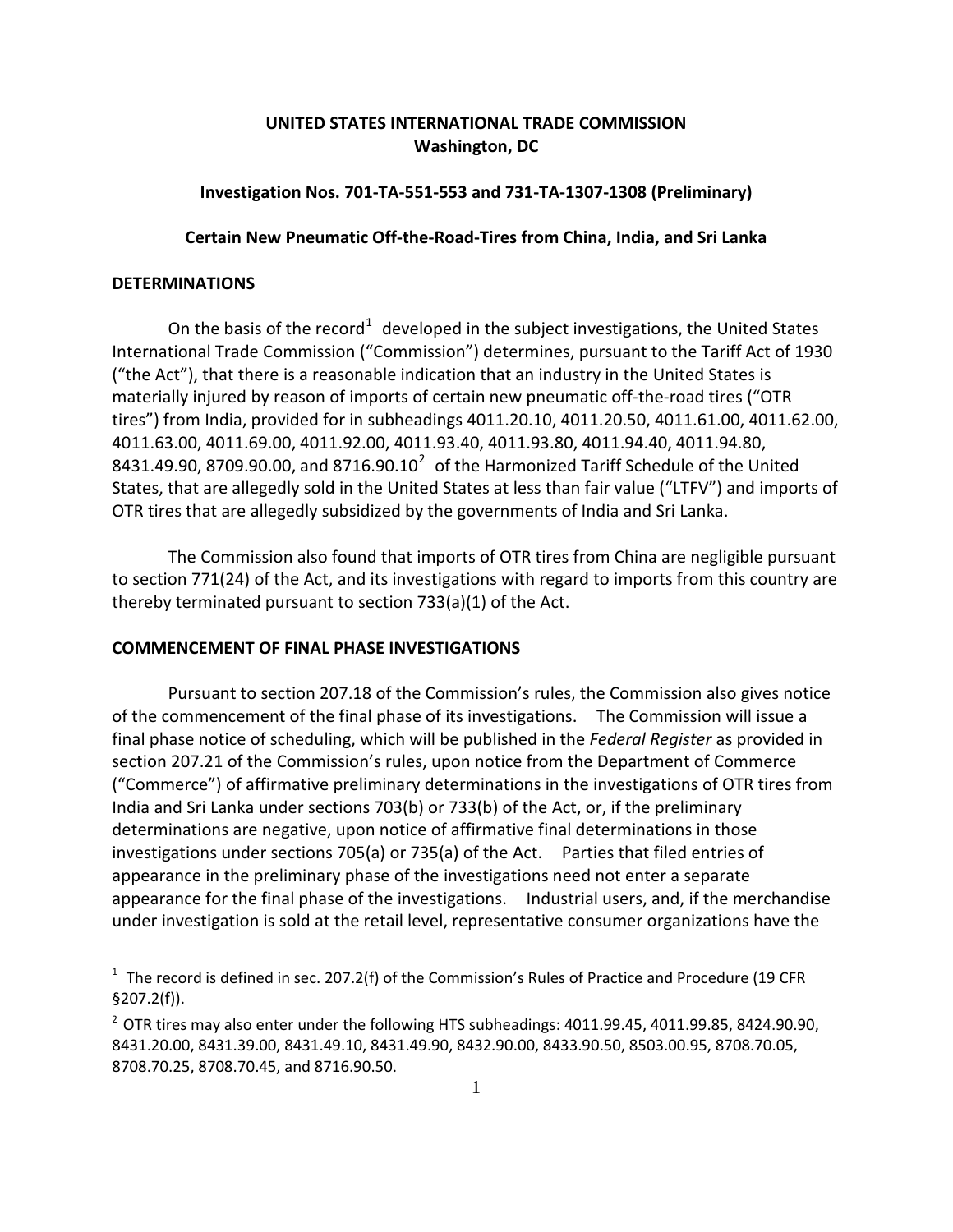right to appear as parties in Commission antidumping and countervailing duty investigations. The Secretary will prepare a public service list containing the names and addresses of all persons, or their representatives, who are parties to the investigations.

## **BACKGROUND**

On January 8, 2016, Titan Tire Corporation of Des Moines, Iowa and the United Steel, Paper and Forestry, Rubber, Manufacturing, Energy, Allied Industrial and Service Workers International Union, AFL-CIO, CLC of Pittsburgh, Pennsylvania filed petitions with the Commission and Commerce, alleging that an industry in the United States is materially injured or threatened with material injury by reason of imports of OTR tires from China and India that are alleged to be sold in the United States at LTFV and imports of OTR tires alleged to be subsidized by the governments of China, India, and Sri Lanka. Accordingly, effective January 8, 2016, the Commission, pursuant to sections 703(a) and 733(a) of the Tariff Act of 1930 (19 U.S.C. §§ 1671b(a) and 1673b(a)), instituted countervailing duty investigation Nos. 701-TA-551-553 and antidumping duty investigation Nos. 731-TA-1307-1308 (Preliminary).

Notice of the institution of the Commission's investigations and of a public conference to be held in connection therewith was given by posting copies of the notice in the Office of the Secretary, U.S. International Trade Commission, Washington, DC, and by publishing the notice in the *Federal Register* of January 15, 2016 (81 FR 2236). The conference was held in Washington, DC, on January 29, 2016, and all persons who requested the opportunity were permitted to appear in person or by counsel.

The Commission made these determinations pursuant to sections 703(a) and 733(a) of the Tariff Act of 1930 (19 U.S.C. §§ 1671b(a) and 1673b(a)). It completed and filed its determinations in these investigations on February 24, 2016. $^3$  $^3$  The views of the Commission

<span id="page-1-0"></span><sup>&</sup>lt;sup>3</sup> The Commission has the authority to toll statutory deadlines during a period when the Federal government is closed. Because the Commission was closed on January 25 and 26, 2016 due to inclement weather in Washington, D.C., the Commission tolled the statutory deadline for these investigations by two days.